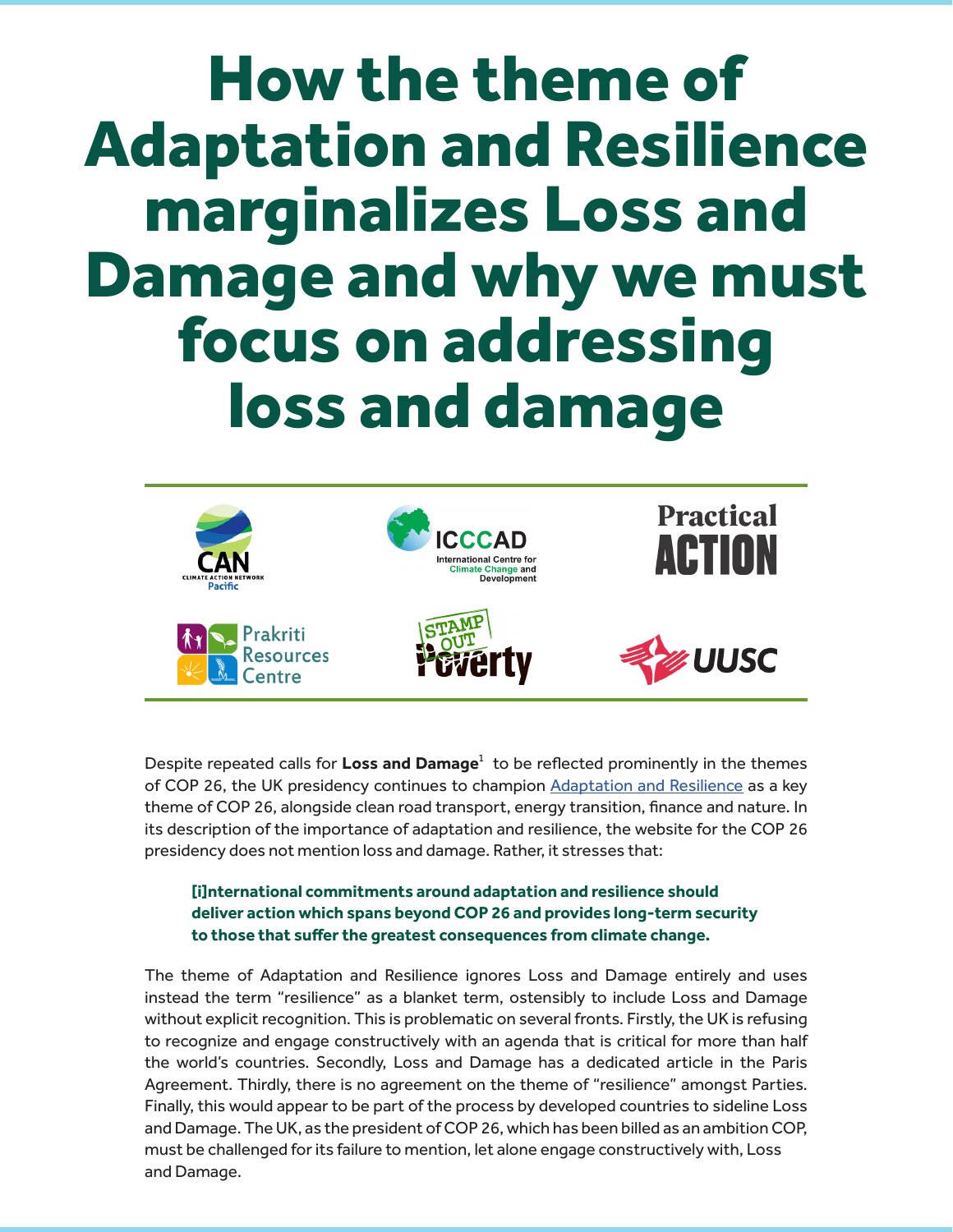The marginalization of Loss and Damage has also been playing out with the UNFCCC secretariat. Developing country negotiators and ExCom members have long been calling for Loss and Damage - the policy agenda aimed at addressing loss and damage - to be reflected more openly on the UNFCCC website $^2$ . Instead, it is hidden amongst adaptation agendas under the overarching theme of **[Adaptation and Resilience](https://unfccc.int/topics#:28deb0e5-7301-4c3f-a21f-8f3df254f2a4)**; despite loss and damage being raised continuously by developing countries as a vital component of climate action. This brief describes why it is critical that Loss and Damage be reflected prominently, both as a theme for discussions and as a focus of action, in the lead up to, and beyond COP 26.

# PROBLEMATIZING "RESILIENCE"

The first problem with Adaptation and Resilience as a theme for COP 26, is that resilience is not an agreed theme of action under the UNFCCC. The importance of building resilience as an objective of adaptation is often invoked in discussions and within negotiating texts, but equally resilience is a desired outcome of development in general. However, loss and damage from climate change has been recognized as being "beyond adaptation." The decision which established the Warsaw International Mechanism on Loss and Damage (WIM) acknowledges that, "loss and damage associated with the adverse effects of climate change, includes, and in some cases involves more than, that which can be reduced by adaptation" ([UNFCCC,](https://unfccc.int/resource/docs/2013/cop19/eng/10a01.pdf) [2014](https://unfccc.int/resource/docs/2013/cop19/eng/10a01.pdf):6). The limits to adaptation have been recognized, both by the UNFCCC and the IPCC.

The UNFCCC has a [page](https://unfccc.int/topics/adaptation-and-resilience/the-big-picture/what-do-adaptation-to-climate-change-and-climate-resilience-mean) on its website dedicated to answering what adaptation and resilience, in the context of climate change, means. Adaptation is defined and adaptation options are described broadly, but resilience is neither defined nor described. In fact, the term "resilient" appears only once in the document in the context of recognizing that countries and communities are already implementing actions to build resilient societies and economies. Neither Loss and Damage as a policy agenda, nor loss and damage as the impacts of climate change that cannot be avoided by adaptation, are recognized. The overview of adaptation and resilience ends with links to the various workstreams and work programs on adaptation under the UNFCCC.

The second problem with "resilience" is that there is no universal agreement of what resilience means. Like its predecessor sustainability, resilience can be and has been coopted to mean different things to different actors [\(Anderson, 2015](https://journals.sagepub.com/doi/10.1111/1467-9256.12079)). Resilience as a concept in climate policy originated in the socio-ecological systems literature [\(Holling, 1973](https://www.annualreviews.org/doi/10.1146/annurev.es.04.110173.000245); [Walker](https://www.jstor.org/stable/pdf/26267673.pdf) [et al., 2004](https://www.jstor.org/stable/pdf/26267673.pdf); [Folke, 2006](https://www.sciencedirect.com/science/article/pii/S0959378006000379)). In that literature, resilience is defined as, "the capacity of a system to absorb disturbance and reorganize while undergoing so as to still retain essentially the same function, structure, identity and feedbacks" [\(Folke, 2006](https://www.sciencedirect.com/science/article/pii/S0959378006000379):259). Resilience infers that a system maintains its structure and continues to function as it did before the arrival of a disturbance or shock. However, climatic-related loss and damage often makes it impossible for social systems like communities to maintain their structure and function. In fact, increasingly, households and communities are being displaced by loss and damage and losing their identities altogether and there is no going back to life before the climate change.

Resilience as a term also obscures the politics of climate change and the fact that the capacity of households, communities and entire countries to maintain resilience in the midst of climate change are overwhelmed on a regular basis. Resilience obscures forces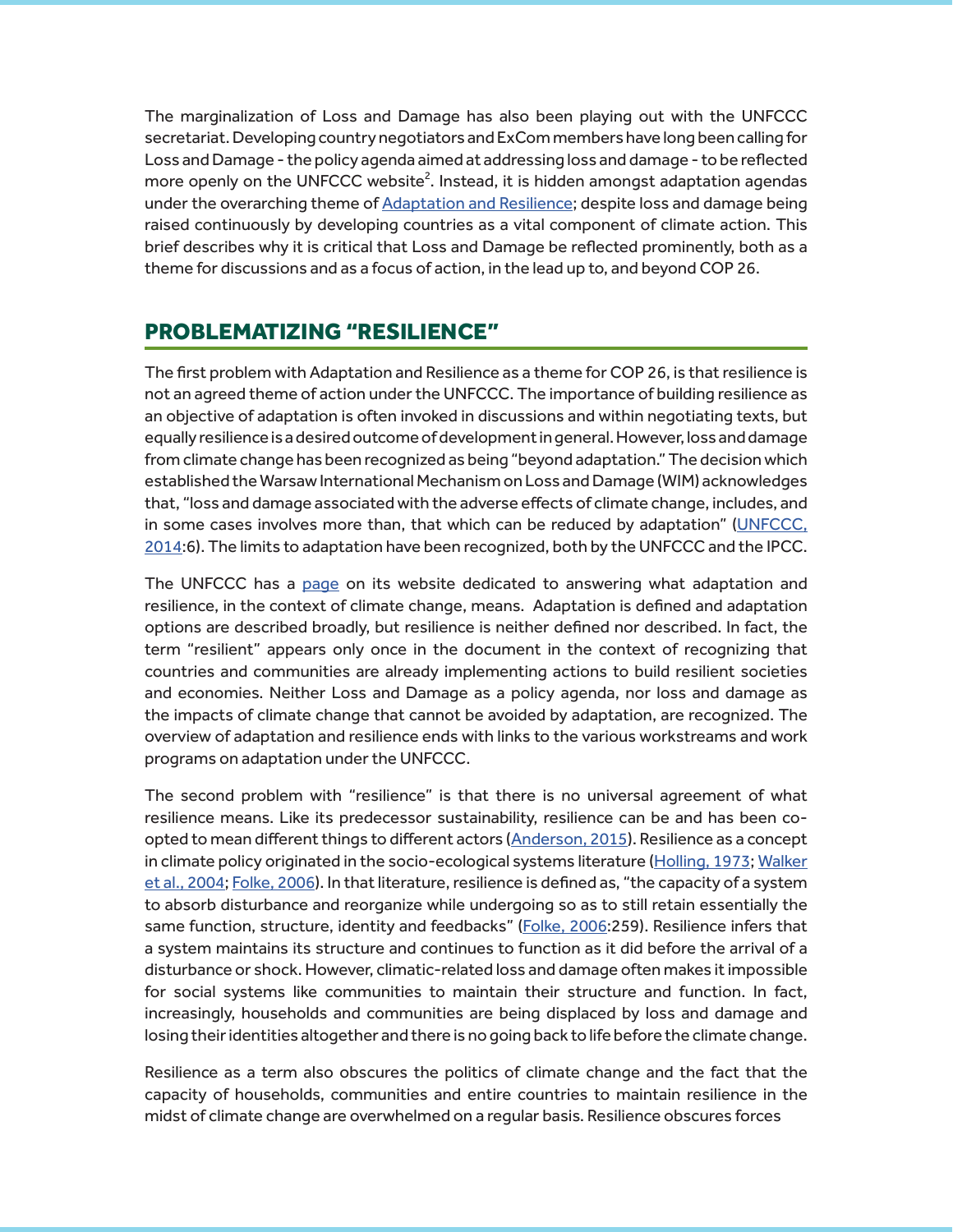such as the historical responsibility that developed countries hold for climate change. It also sidelines issues such as compensation for the impacts of loss and damage, which continues to be a source of tension in the UNFCCC negotiations on Loss and Damage. However, recent research (see: [Caliari et al., 2020](https://reader.elsevier.com/reader/sd/pii/S0959378020307160?token=6AA1A1B10CB44CAC99472260430931CAF7DD8ED1D76F9290BC0FB276D95218C9A86F51D55C0009E9F19C16A5BB42BF09)) on the politics of Loss and Damage found that there are varying interpretations of what compensation entails. For some representatives of vulnerable developing countries, compensation simply means supporting developing countries in their efforts to address loss and damage, including through mechanisms to facilitate capacity building and technology transfer (Ibid).

The Adaptation and Resilience agenda sidelines issues critical for developing countries while letting developed countries effectively off the hook for long acknowledged responsibilities. If we are to address loss and damage as a global community we must first acknowledge that loss and damage is occurring. How can we do this if we cannot even find it within ourselves to reflect Loss and Damage as a theme of what has been billed an "Ambition COP"? Ambition must be defined broadly to reflect all the elements of the UNFCCC including mitigation, support for adaptation and both acknowledging and financing Loss and Damage.

# WHY WE MUST MAINTAIN FOCUS ON "ADDRESSING" LOSS AND DAMAGE?

The Paris Agreement recognizes the importance of averting, minimizing and addressing loss and damage ([UNFCCC, 2016](https://unfccc.int/sites/default/files/english_paris_agreement.pdf)). It is important to note this recognition does not change the role of the UNFCCC in promoting the implementation of approaches to address loss and damage nor does it change the mandate of the WIM, which was established by the COP. While the Paris Agreement provides for the WIM to also be governed by the CMA, it does not change the mandate of the WIM from the COP decision that established it. The attempt by developed countries to see the WIM governed exclusively by the CMA is also an attempt to dilute efforts to address loss and damage and further marginalize the Loss and Damage agenda. In addition, averting, minimizing and addressing loss and damage captures the entirety of efforts under the UNFCCC, from mitigation to avert loss and damage to adaptation to minimize loss and damage and finally, addressing loss and damage from the impacts of climate change that are not avoided by mitigation and adaptation. Increasing ambition on mitigation and scaling up support for adaptation are essential, but they will not be enough to entirely avoid the impacts of climate change which are already manifesting worldwide.

Given that global average warming has already surpassed  $1^{\circ}$ C ([IPCC, 2018](https://www.ipcc.ch/sr15/)), the work on Loss and Damage, including under the WIM, must prioritize addressing loss and damage. The link between mitigation, adaptation and Loss and Damage has long been recognized by the academic and scientific community. The greater mitigation and adaptation efforts, the less loss and damage there will be ([Eckstein et al., 2021](https://germanwatch.org/en/19777/); [CSO Equity Review, 2019](http://civilsocietyreview.org/report2019)). However, insisting that averting and minimizing be featured alongside addressing loss and damage – which developed countries have done since the Paris Agreement was established – diverts focus from the important work of equipping vulnerable developing countries to address the impacts of climate change that are not avoided by mitigation and adaptation.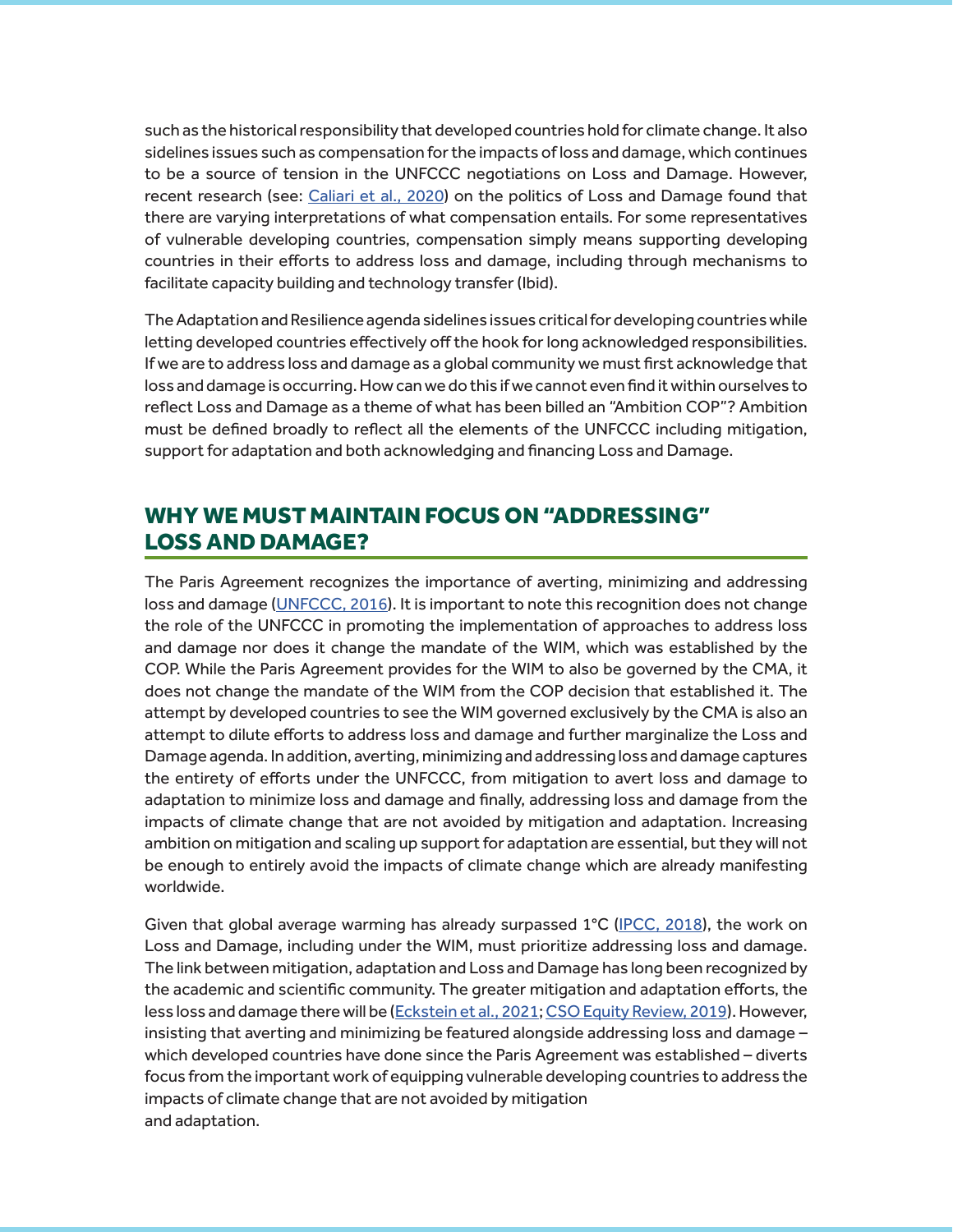# WHAT DOES "ADDRESSING LOSS AND DAMAGE" MEAN?

The role of the Convention in Decision 3/CP.18 is to promote the implementation of approaches to address loss and damage ([UNFCCC, 2013](http://civilsocietyreview.org/report2019)). The mandate of the WIM in Decision 2/CP.19 is to, "address loss and damage associated with impacts of climate change, including extreme events and slow onset events, in developing countries that are particularly vulnerable to the adverse impacts of climate change" ([UNFCCC, 2014](https://unfccc.int/resource/docs/2013/cop19/eng/10a01.pdf)).

Just as there is no agreed upon definition of "loss and damage" under the UNFCCC, there is no agreed upon definition of what is meant by "addressing loss and damage". Over time a framework for differentiating types of approaches to address loss and damage has evolved but this is not the result of an agreement among Parties. In 2012, the UNFCCC prepared a literature review on approaches to address the risk of loss and damage (see: [UNFCCC, 2012\)](https://germanwatch.org/en/19777/) which acknowledges that loss damage will arise from a spectrum of climate impacts ranging from extreme weather events to slow onset climatic processes. It proposes that there are two aspects to addressing loss and damage: reducing the risk of loss and damage occurring in the future through mitigation, adaptation and risk management, and addressing loss and damage when it occurs. The literature review described four types of approaches to address loss and damage: risk reduction, risk retention (such as contingency planning and social protection), risk transfer (including climate risk insurance) and approaches to address loss and damage from slow onset climatic processes.

These four typologies have been used to frame addressing loss and damage since 2012 with a significant focus on risk reduction and risk transfer in particular. In 2016, the Executive Committee which guides the WIM began developing a [compendium on comprehensive](https://unfccc.int/sites/default/files/resource/FINAL_AA3_Compendium_September_2019%28revised%29.pdf) [climate risk management](https://unfccc.int/sites/default/files/resource/FINAL_AA3_Compendium_September_2019%28revised%29.pdf) which was finalized in late 2019 ([ExCom, 2019\)](https://unfccc.int/sites/default/files/resource/FINAL_AA3_Compendium_September_2019%28revised%29.pdf). The compendium includes four types of approaches to address loss and damage: risk reduction, risk retention, risk transfer and transformational approaches. It is important to note that just as there is no agreed upon definition of "addressing loss and damage" there is also no definition of "transformational approaches" though some work has been done to describe what transformation could mean in the context of Loss and Damage (see: [Roberts and Pelling,](https://www.tandfonline.com/doi/abs/10.1080/14693062.2019.1680336) [2019\)](https://www.tandfonline.com/doi/abs/10.1080/14693062.2019.1680336). In 2019, developing countries were invited to make [submissions](https://unfccc.int/topics/adaptation-and-resilience/groups-committees/loss-and-damage-executive-committee/submissions-on-the-type-and-nature-of-actions-to-address-loss-and-damage-for-which-finance-may-be) on the type and nature of actions to address loss and damage for which they require finance. A recent [brief](https://www.robinhoodtax.org.uk/sites/default/files/Unpacking%20finance%20paper%202.FINAL_.pdf) unpacked further what "addressing loss and damage" means based on the submissions of vulnerable developing countries and the needs at the sub-national and local level ([Stamp](https://www.robinhoodtax.org.uk/sites/default/files/Unpacking%20finance%20paper%202.FINAL_.pdf) [Out Poverty et al., 2021](https://www.robinhoodtax.org.uk/sites/default/files/Unpacking%20finance%20paper%202.FINAL_.pdf)). We agree that a more concrete definition of addressing loss and damage is needed that aligns with what vulnerable developing countries and the vulnerable people and communities require rather than what is palpable for funders and developed countries.

Ensuring that ongoing loss and damage does not further impede poverty eradication, impoverished and unhealthy childhoods, and energy access, will require a huge amount of high-quality finance to be mobilized. Projected financing needs to address loss and damage in developing countries, range between 290 billion and 580 billion USD by 2030 ([Markandya,](https://link.springer.com/chapter/10.1007/978-3-319-72026-5_14) and González-Equino, 2018). What is clear is that in the wake of extreme climatic events, loans will only further drive-up a country's debt levels [\(Fresnillo, 2020](https://d3n8a8pro7vhmx.cloudfront.net/eurodad/pages/1945/attachments/original/1610462143/debt-and-climate-briefing-final.pdf?1610462143)). As such, finance must be in the form of grants. Doing so will ensure that the fiscal space for sustainable development does not further shrink. In addition, debt repayments must be cancelled or at the very least suspended, to relieve financial pressure and allow vulnerable developing countries to redirect finance already in their budgets, to address extreme climatic events. Addressing loss and damage is not a one-time commitment. Climate finance providers must work with vulnerable communities and countries and carry-out gender and equity analyzes to identify evolving needs, which will change as more loss and damage is incurred.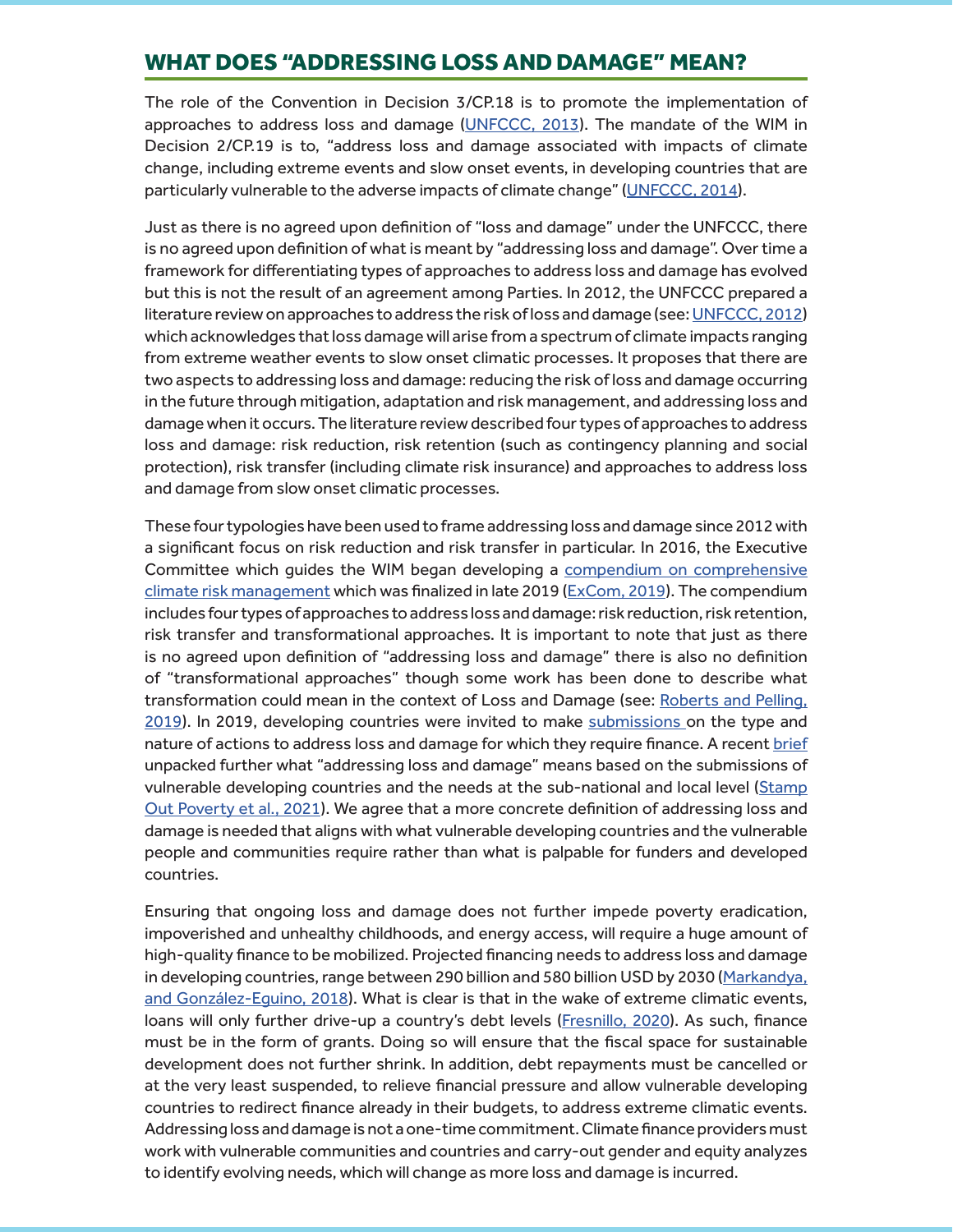# **CONCLUSION**

Adaptation and Resilience as a theme of COP 26 marginalizes Loss and Damage and ignores the fact that the frequency and magnitude of loss and damage from climate change impacts is increasing. There is a real human toll to climate change which "adaptation and resilience" does not encompass. In its failure and refusal to reflect Loss and Damage prominently as a theme of both COP 26 and the UNFCCC negotiations, the COP 26 presidency and the UNFCCC secretariat are obscuring and sidelining an agenda that is critical for over 130 developing countries. This reflects the power imbalance in the multilateral negotiations and must be called out and corrected. We therefore propose that the theme be called: Adaptation and Loss and Damage to reflect these two important policy agendas prominently. In addition, we must ensure that work on Loss and Damage under the UNFCCC focuses on addressing loss and damage, the role of the Convention and the mandate of the WIM. Doing so is essential to build the kind of global solidarity we need to cultivate to ensure that vulnerable developing countries are supported and equipped to address loss and damage from the impacts of climate change.

> $^{\rm 1}$ [The glossary of the IPCC's report on 1.5°C defines loss and damage as the manifestation of climate](https://nca2018.globalchange.gov  ) [change impacts on the ground and Loss and Damage as the policy agenda to address loss and damage.](https://nca2018.globalchange.gov  )

 $^{\mathsf{2}}$ The UNFCCC website can be found at: <u>https://unfccc.int/</u> but Loss and Damage is buried in a sea of agendas under the Adaptation and Resilience theme.

### REFERENCES

Anderson, B. (2015). What Kind of Things is Resilience? Politics 35(1):60-66 [online] Available at: [https://](https://journals.sagepub.com/doi/10.1111/1467-9256.12079.) [journals.sagepub.com/doi/10.1111/1467-9256.12079.](https://journals.sagepub.com/doi/10.1111/1467-9256.12079.)

Calliari, E., Serdeczny, O. and L. Vanhala (2020). Making sense of the politics in the climate change loss & damage debate. Global Environmental Change [online] Available at: [https://www.sciencedirect.com/science/](https://www.sciencedirect.com/science/article/pii/S0959378020307160) [article/pii/S0959378020307160](https://www.sciencedirect.com/science/article/pii/S0959378020307160)

CSO Equity Review (2019). Can Climate Change Fuelled Loss and Damage Ever be Fair? Manila, London, Cape Town and Washington, D.C: CSO Equity Review Coalition [online] Available at: [civilsocietyreview.org/](http://civilsocietyreview.org/report2019) [report2019.](http://civilsocietyreview.org/report2019)

Eckstein, D, Künzel, V. and L. Schäfer (2021). Global Climate Risk Index 2021 [online] Available at: [https://](https://germanwatch.org/en/19777/) [germanwatch.org/en/19777/](https://germanwatch.org/en/19777/).

Executive Committee of the Warsaw International Mechanism for Loss and Damage (ExCom) (2019). Compendium on Comprehensive Risk Management Approaches [online] Available at: [https://unfccc.int/sites/](https://unfccc.int/sites/default/files/resource/FINAL_AA3_Compendium_September_2019%28revised%29.pdf) [default/files/resource/FINAL\\_AA3\\_Compendium\\_September\\_2019%28revised%29.pdf](https://unfccc.int/sites/default/files/resource/FINAL_AA3_Compendium_September_2019%28revised%29.pdf).

Fresnillo, I. (2020). A Tale of Two Emergencies – the Interplay of Sovereign Debt and Climate Crises in the Global South. Brussels: Eurodad [online] Available at: [https://d3n8a8pro7vhmx.](https://d3n8a8pro7vhmx.cloudfront.net/eurodad/pages/1945/attachments/original/1610462143/debt-and-climate-briefing-final.pdf?1610462143) [cloudfront.net/eurodad/pages/1945/attachments/original/1610462143/debt-and-climate-briefing-final.](https://d3n8a8pro7vhmx.cloudfront.net/eurodad/pages/1945/attachments/original/1610462143/debt-and-climate-briefing-final.pdf?1610462143) [pdf?1610462143](https://d3n8a8pro7vhmx.cloudfront.net/eurodad/pages/1945/attachments/original/1610462143/debt-and-climate-briefing-final.pdf?1610462143).

IPCC (2018). Summary for Policymakers. In: Global warming of 1.5°C. An IPCC Special Report on the impacts of global warming of 1.5°C above pre-industrial levels and related global greenhouse gas emission pathways, in the context of strengthening the global response to the threat of climate change, sustainable development, and efforts to eradicate poverty, Masson-Delmotte, V., Zhai, P., Pörtner, H.O., Roberts, D., Skea, J., Shukla, P.R., Pirani, A., Moufouma-Okia, Péan, W.C., Pidcock, R., Connors, S., Matthews, J.B.R., Chen, Y., Zhou, X., Gomis, M.I., Lonnoy, E., Maycock, T., Tignor, M., and Waterfield, T. (eds.). Geneva: IPCC.

Folke, C. (2006). Resilience: The emergence of a perspective for social-ecological systems analyses. Global Environmental Change 6:253-267 [online] Available at: [https://www.sciencedirect.com/science/article/pii/](https://www.sciencedirect.com/science/article/pii/S0959378006000379) [S0959378006000379.](https://www.sciencedirect.com/science/article/pii/S0959378006000379)